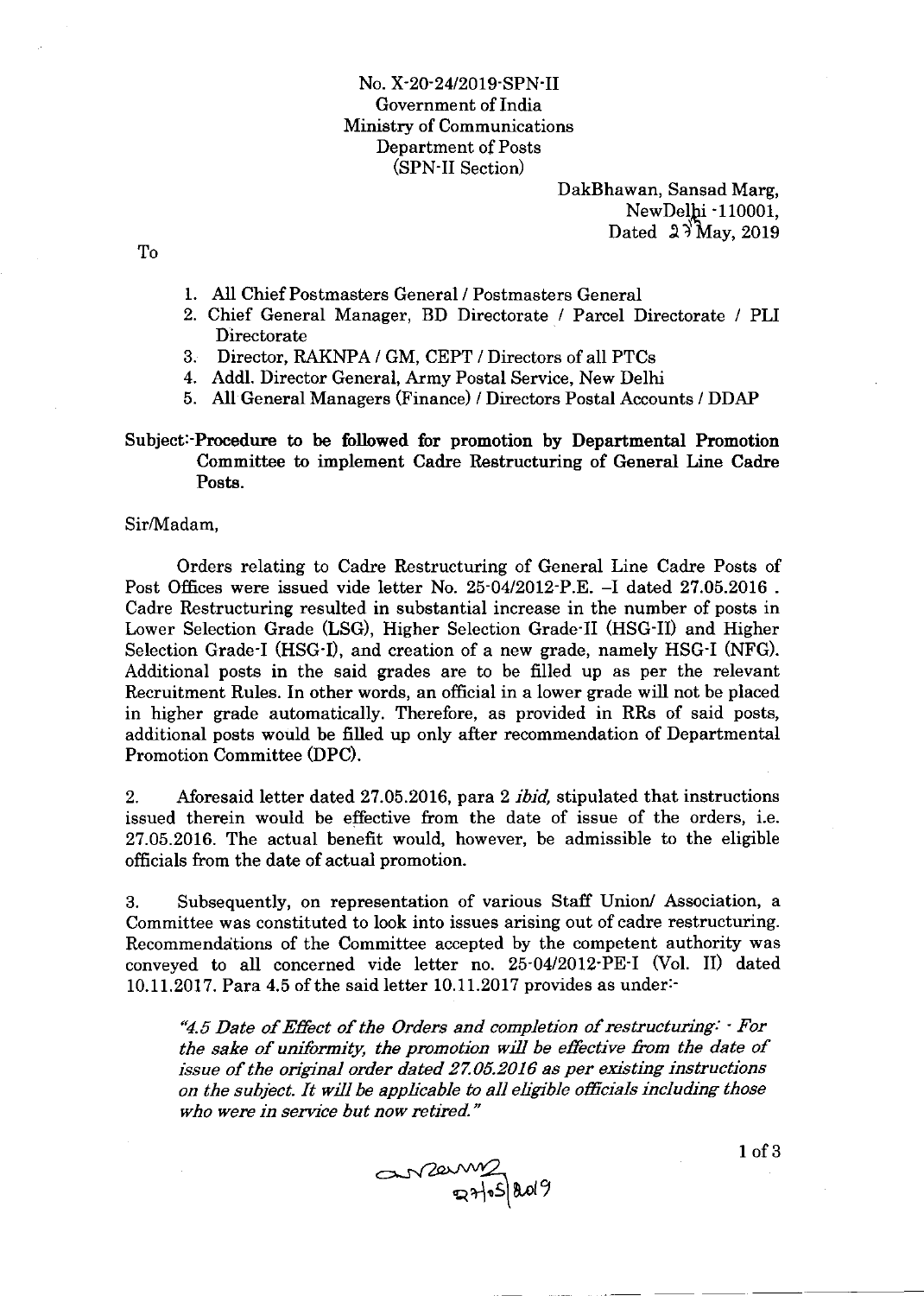4. Subsequently, vide letter No. 25-04/2012-P.E. I (Vol-III) dated 05.12.2018, following clarification was issued:'

3. .... these LSG, HSG-II, IISG-I and HSG-I (NFG) posts will be deemed to have been upgraded to these grades only w.e.f the dates they are filled  $up$ , i.e. from the date the promoted official assumes the charge. Otherwise, the post will remain in the lower grade."

5. It is pertinent to mention that at present the posts of LSG, HSG-II and HSG-I are being filled up by 100% promotion from respective feeder grade. The instructions/guidelines issued by Department of Personnel & Training (DOP&T) on the subject of DPCs are followed by Department of Posts. As per DOP&T's OM No.  $22011/3/91$  Estt (D) dated 13.05.1991, the number of vacancies in respect of which a panel is to be prepared by DPC should be estimated as accurately as possible. For this purpose, the vacancies to be taken into account should be the clear vacancies arising in a post/grade/service due to death, retirement, resignation, regular promotion, deputation and creation of additional posts.

6. As per consolidated instructions on DPC, issued by DOPT vide OM No.  $22011/5/86$ -Estt $(D)$  dated 10.04.1989 as amended vide OM No. 22011/5/91-Estt(D) 27.03.1997, date of commencement of validity of a panel recommended for promotion shall be the date on which DPC meets and in case the DPC meets on more than one day then the last day of the meeting. Subsequently, it has also been stipulated that date of regular promotion of an officer included in a panel would be the date of validity of the panel or the date of actual promotion whichever is later.

7. In view of the above provisions, any order issued by Circles giving retrospective promotion w.e.f. 27.05.2016, in accordance with Directorate letter of  $10.11.2017$ , need to be modified. The effective date of promotion in all cases shall be from the date of actual promotion and seniority of an official shall be counted from the date of actual promotion on regular basis subject to stipulation of inter se seniority as per the mode of recruitment.

8. OM No. 22011/4/1998 Estt.(D) dated 12.10.1998 of DOPT may be perused, which provides as under:-

".......it would not be in order, if eligible employees, who were within the zone of consideration for the relevant years but are not actually in service when the DPC is being held, are not considered while preparing year-wise zone of consideration/panel and consequently, their juniors are considered (in their places) who would not have been in the zone of consideration, if the DPCG) had been held in time. This is considered imperative to identify the current zone of consideration for relevant year(s). Names of the retired officials may also be included in the panel(s). Such retired official would however, have no right for actual promotion."

2to3

 $S<sub>2</sub>$  an  $2$  and  $2$  and  $2$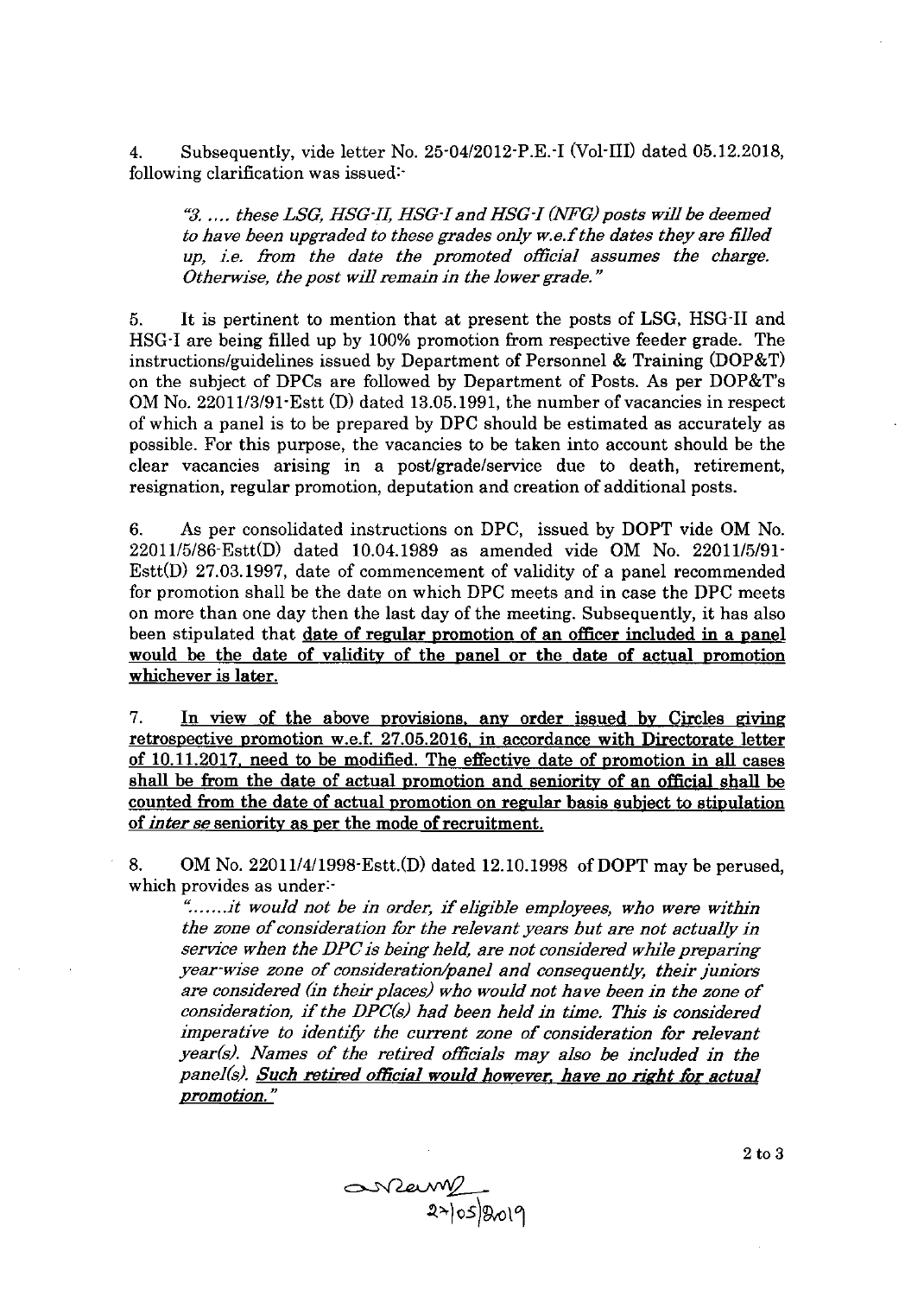9. As has been clarified in aforesaid letter dated 27.05.2016 of Establishment Division, Point 1 (e) *ibid*, if the revised number of posts in a particular grade is in excess of the strength existing prior to cadre restructuring, difference in number of posts would be deemed as newly created posts. Subsequently, vide aforesaid communication of 05.12.2018, it has been clarified that a post will be deemed to be in the higher grade from the date the promoted officials actually assume charge of that post.

10. Accordingly, if a Circle had held DPC meeting during 2016-17 recruitment year for promotion to the adfitional posts due to cadre restructuring, the vacancies would be deemed to be created in the recruitment year 2016.17  $(01.04.2016 \cdot 31.03.2017)$ . Similarly, if the DPC was held in subsequent recruitment years [ 2017(01.04.2017.31.03.2018), 2018 (01.04.2018.31.12.2018) and  $2019$   $(01.01.201931.12.2019)$  vacancies would be deemed to be created in that recruitment year.

11. As per prevailing instructions, DPC should be held well in advance so that a panel is approved by the time vacancy actually arises. Therefore, following this spirit of convening DPC, while considering vacancy of recruitment year 2016.17, all those officials who were in service on the commencement of the recruitment year  $2016 \cdot 17$  (i.e.01.04.2016) should be considered by the DPC, even if the DPC is held at a later date, as explained at para 8 above. However, since actual promotion wiII be given only to those who are in service to assume the charge of promotional post, the DPC would also recommend an extended panel to cover the persons already retired before the date of DPC as well as the subsequent vacancies to occur in that recruitment year due to some more retirement, in accordance with DOP&T's OM No. 22011/18/97  $\text{Est}(\mathcal{D})$  dated 9.04.1996. A copy of model DPC meeting minutes is enclosed for ease of reference which may be approoriatelv modified as and when reouired.

12. The Circles are hereby directed to take note of the above provision/instructions for appropriate action including revision of orders issued for giving promotion to additional posts due to implementation of cadre restructuring.

Encl. As stated.

Yours faithfully,

সৰ্ভুক্তা সি

(Muthuraman<sup>'</sup>C) Assistant Director General (SPN)

Copy to information:

- 1. PS to Minister of State for Communications (I/C)
- 2. ST.PPS to Secretary (Posts) / ST.PPS to Director General Postal Services
- 3. PPS/ PS to Addl. DG (Co-ordination/ Member (Banking)/ Member (O)/ Member (P)/ Member (Planning & HRD)/ Member (PLI)/ Member (Tech)
- 4. Additional Secretary & Financial Adviser

5. Sr. Deputy Director General (Vigilance) & CVO / Sr. Deputy Director General (PAF)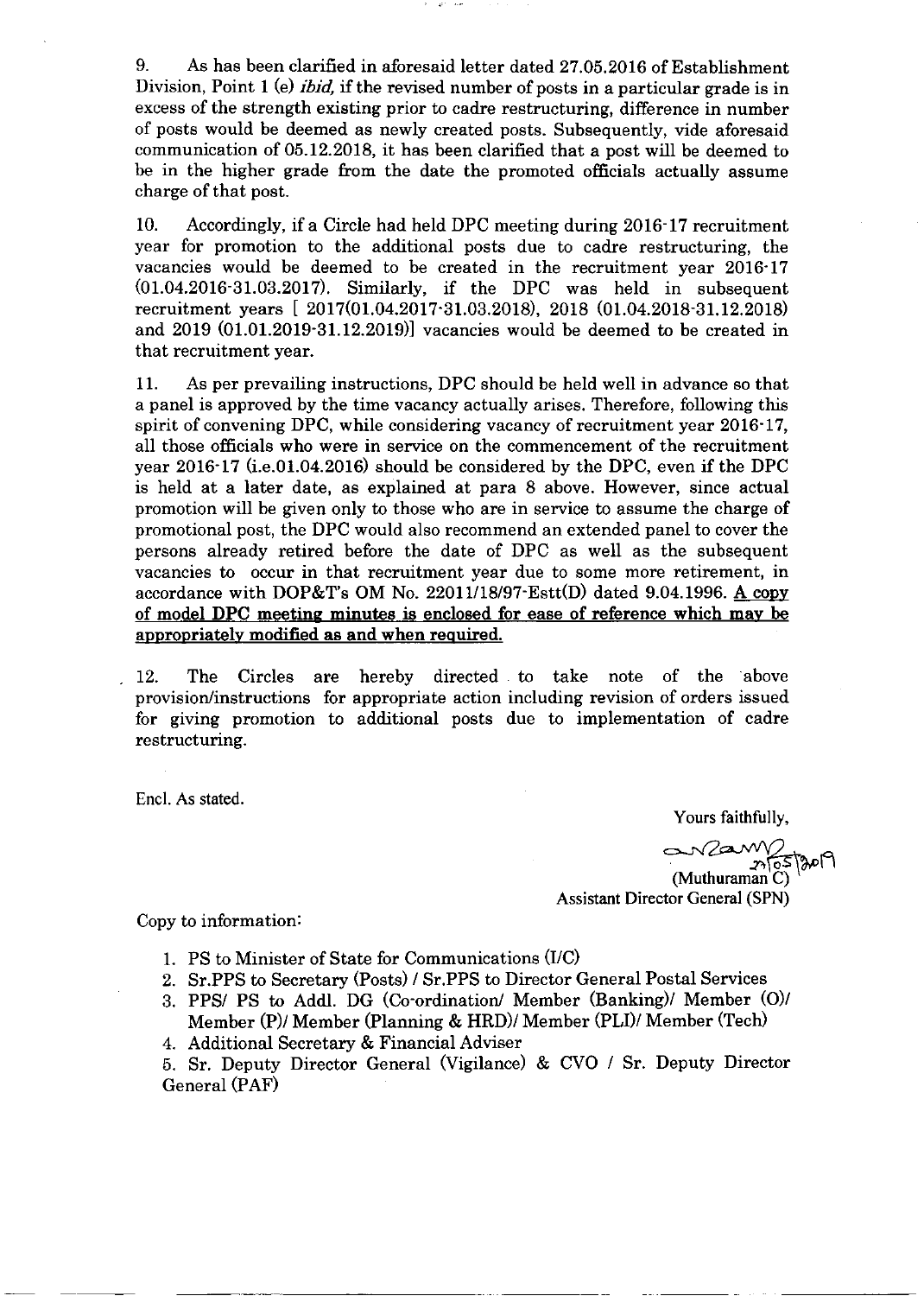- 6. Director General, P&T Gudit), Civil Lines, New Delhi
- 7. Secretary, Postal Services Board/All Deputy Directors General
- 8. Chief Engineer (Civil), Postal Directorate
- 9. All Sections of Postal Directorate
- 10. All recognized Federations / Unions / Associations
- l1.GM, CEPT for uploading the order on the India Post website.
- 12. Guard File

J.

mond.

(Alok Kumar Tiwari) Section Officer (SPN-II)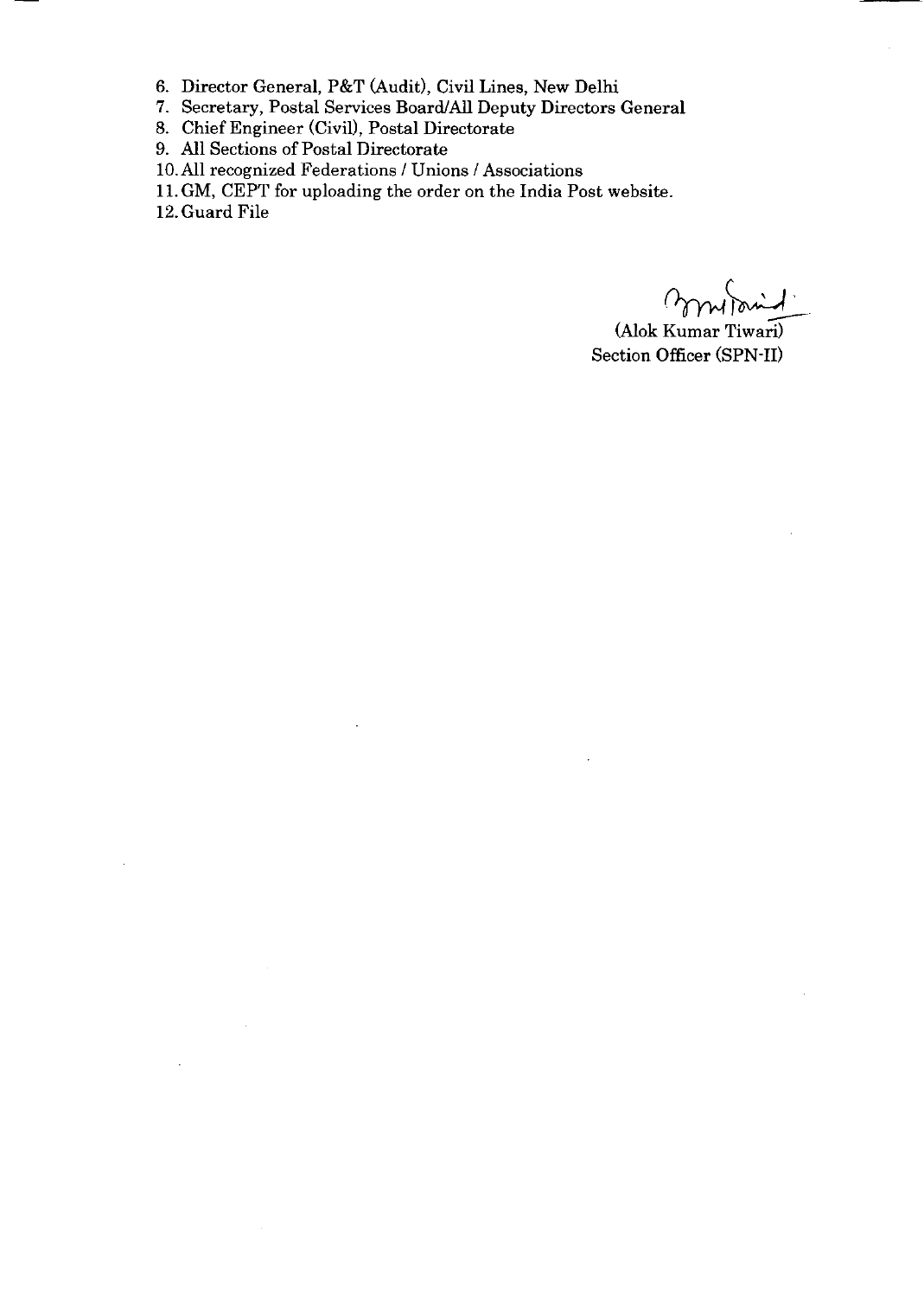## PROFORMA MINUTES OF MEETING OF DPCs

MINUTES OF THE MEETING OF TIIE DEPARTMENTAI PROMOTION COMMITTEE HELD ON .............. (DATE) AT .........(TIME) IN THE OFFICE OF

#### PRESENT:

| $1 - A$          |   | Chairman                   |
|------------------|---|----------------------------|
| 2.               | B | Member                     |
| $3 \quad C$      |   | Member                     |
| $\boldsymbol{4}$ |   | Member (Co-opted) (if any) |

ITEM: DPC- Promotion to .........(name of cadre to which promotion proposed) in the Pay Matrix Level ...., ...........Division/.......Circle.

The Departmental Promotion Committee considered the question of selection of officials for promotion to the .........................(name of cadre to which promotion proposed),..........Division/..........Circle.

2. Vacancy position as reported:

| –<br>$-$<br>Year | _______<br>ien<br>____<br>______<br>___ | aΩ<br>ov<br>----- | αm<br>--- | <b>STATE</b><br>uwa<br>. |
|------------------|-----------------------------------------|-------------------|-----------|--------------------------|
|                  | ____                                    |                   |           |                          |

3. The Departmental Promotion Committee were informed of the following provisions contained in the DPC guidelines, circulated by the Department of Personnel & Training (DOP&T), vide their O.M. No.22011/5/86-Estt (D) dated 10.04.1989 as amended from time to time  $\cdot$ 

- (i) " $6.1.2$   $\cdot$  The DPCs enjoy full discretion to devise their own methods and procedures for objective assessment of the suitability of candidates who are to be considered by them".
- $(i)$  "6.1.3  $\cdot$  While merit has to be recognised and rewarded, advancement in an offrce career should not be regarded as a matter of course, but should be earned by dint of hard work, good conduct and result oriented performance as reflected in the ACRs/APARs and based on strict and rigorous selection process."
- $(iii)$ "6.2.1(b)  $\cdot$  The DPC should assess the suitability of the officers/officials for promotion on the basis of their service record and with particular reference to the CRs/APARs for preceding five years, which become available during the year immediately preceding the vacancy/panel year".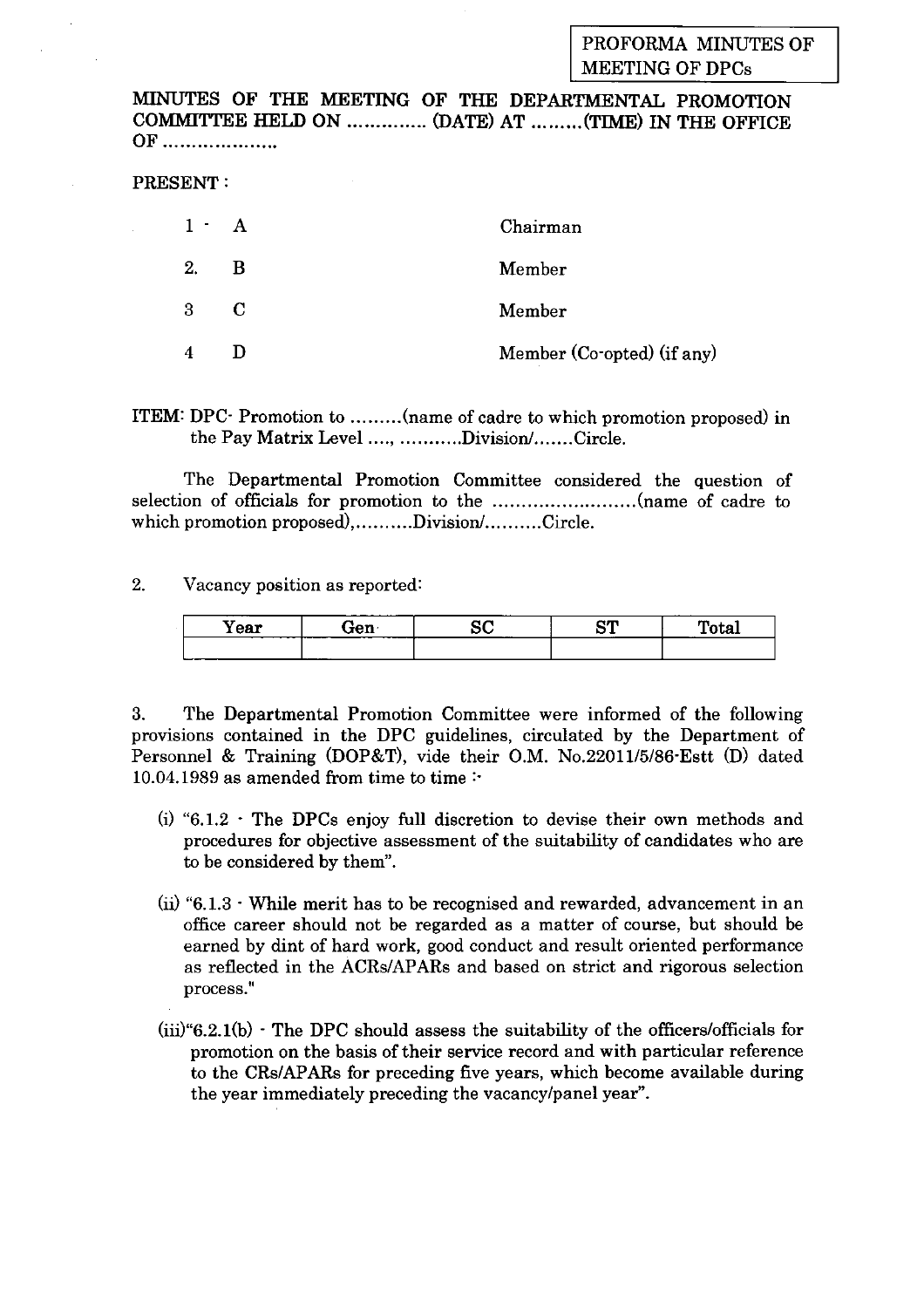- $(iv)$  "6.2.1(e)  $\cdot$  The DPC should not be guided merely by the overall grading, if any, that may be recorded in the CRs/APARs but should make its own assessment on the basis of entries in the CRs/APARs, because it has been noticed that sometimes the overall grading in a CRs/APARs may be inconsistent with the grading under various parameters or attributes."
- (v) "6.2.1(f)  $\cdot$  lf the Reviewing authority or the Accepting authority as the case may be has overruled the Reporting Officer or the Reviewing authority as the case may be, the remarks of the latter authority should be taken as the final remarks for the purposes of assessment provided it is apparent from the relevant entries that the higher authority has come to a different assessment conclusively after due application of mind. lf the remarks of the Reporting Officer, Reviewing authority and Accepting authority are complementary to each other and one does not have the effect of overruling the other, then the remarks should be read together and the final assessment made for the DPC."

4. The Committee were further informed of the following subsequent additional guidelines issued by DOP&T:-

- (i) In cases where adverse remarks of reporting/reviewing/accepting authorities have been expunged or modified by the competent authority, the overall grading in the ACB:/APARs has to be decided by the DPC in terms of DOP&T OM dt. 06.01.2010.
- (ii) That the DOP&T vide O.M. No. 21011/1/2015 Estt (A) (Pt. II) dated 14.05.2009 has stipulated that the Section entrusted with the maintenance of APARs after their receipt shall disclose the same to the officers/officials reported upon. The concerned officers/officials shall be given the opportunity to make any representation against the entries and the final gradings given in the Reports within a period of fifteen days from the date of receipt of the entries in the APARS. The representation shall be restricted to the specific factual observations contained in the report leading to assessment of the officer/officials in terms of attributes, work output etc. While communicating the entries, it shall be made clear that in case no representation is received within fifteen days, it shall be deemed that the officer concerned has no representation to make. lf the concerned APAR Section does not receive any information from the concerned officer/offrcials on or before fifteen days from the date of disclosure, the APAR will be treated as final.
- (iiil The DOP&T vide O.M. No. 21011/1/20l0-Estt-A dated 13.04.2010 have stipulated that "if an employee is to be considered for promotion in a future DPC and his ACRs/APARs prior to the period 2008-09 which would be reckonable for assessment of his fitness in such future DPCs, contain final gradings which are below the benchmark for his next promotion, before such ACRs/APARs are placed before the DPC, the concerned employee will be given a copy of the relevant ACRs/APARs for his representation, if any, within 15 days of such communication."

Cont..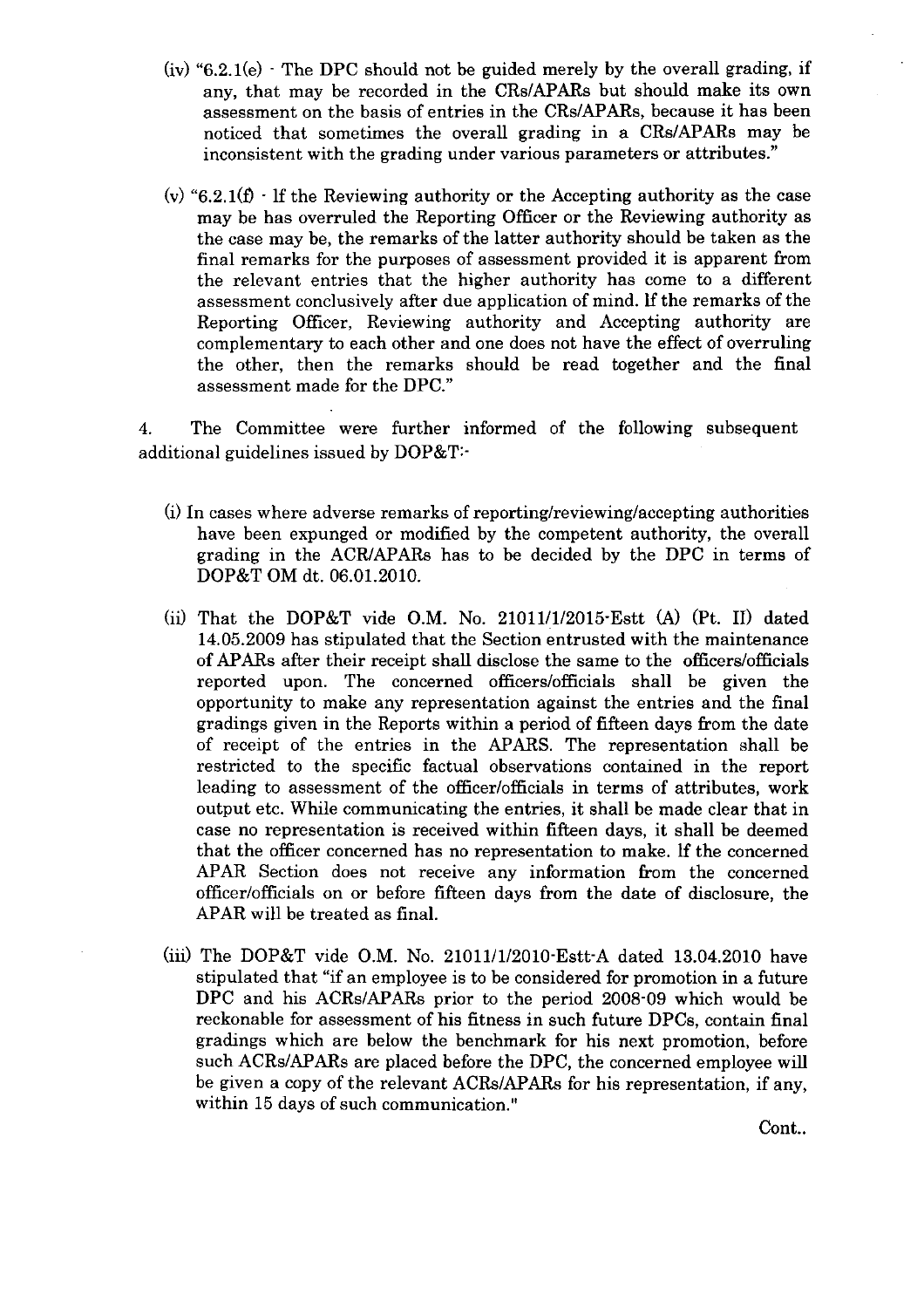- (iv) In terms of DoP&T O.M. No.  $22011/5/2013$ -Estt (D) dated 09.05.2014 in the event of the DPC deciding not to take cognizance of an order of the competent authority on the representation of the Government Servant on the entries/gradings in APARs on the ground that the same is not <sup>a</sup> speaking order, the DPC shall make its assessment based on the entries in APARs and other relevant material facts including the representation of the Government Servant.
- $(v)$  While assessing the suitability of the officers on whom statutory penalty/penalties is/are imposed, the DPC may take into account the Guidelines of DoP&T issued vide O.M. No.22011/4/2007 Estt(D) dated<sub>28.04.2014</sub>.

5. The Committee were also informed that in accordance with the instructions contained in para 6.3.1 of the DOP&T O.M. No.22011/5/86-Estt (D), dated 10.04.1989, read with subsequent O.M. No.22011/5/191-Estt(D) dated 27.03.1997 and O.M. No. 35034/7/97-Estt(D) dated 08.02.2002, the bench mark for promotion in the present case is " $Good$ " (change as applicable).

6. Attention of the Committee was also invited to the instructions contained in DOP&T O.M. No. 35034/7/97 Estt (D) dated 08.02.2002, which inter-alia provide that "the DPC shall determine the merit of those being assessed for promotion with reference to the prescribed bench mark and accordingly grade the officers/officials as "fit" or "unfit". Only those who are graded 'fit (i.e. who meet the prescribed bench mark) by the DPC shall be included and arranged in the select panel in order of their inter-se seniority in the feeder grade. Those officers/officials who are graded "unfit" (in terms of the prescribed bench mark) by the DPC shall not be included in the select panel. Thus, there shall be no supersession in promotion among those who are graded 'fit" (in terms of the prescribed bench mark) by the DPC".

7. The Departmental Promotion Committee, accordingly, examined and assessed the APARs of the eligible officials/officials in the feeder grade and the outcome is as mentioned at Annexure-I.

8. On the basis of the assessment as indicated in Annexure-I, the Committee recommend that the panel for promotion to (name of grade to which promotion is proposed) in the Department of Posts under the Ministry of Communications should consist of the officials as indicated in Annexure-II in the order stated therein.

Cont..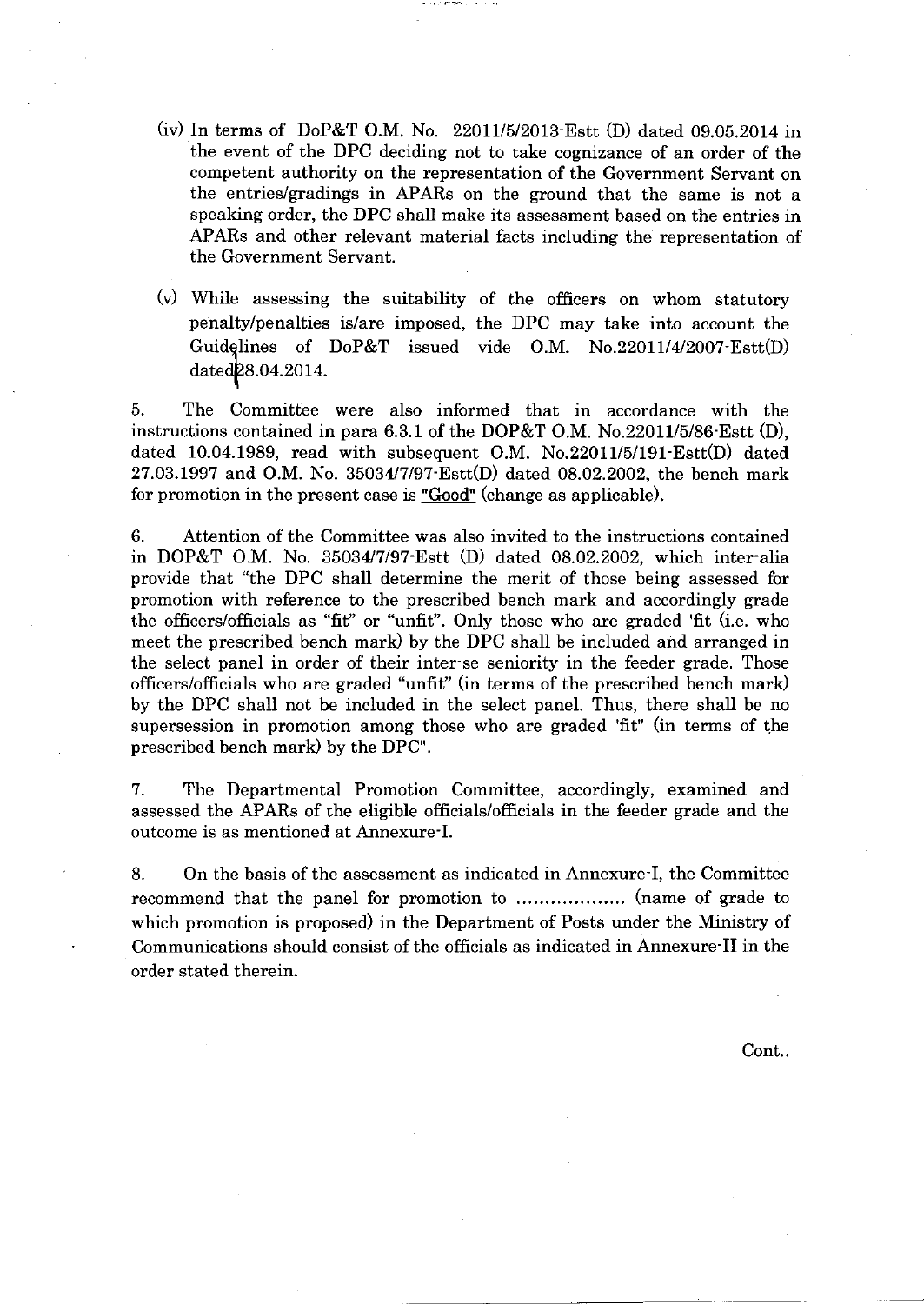9. The recommendations of the DPC would be subject to the judgment dated 26.09.2018 of the Hon'ble Supreme Court in SLP (C) No.30621/2011.

(Signature of Chairman)

(Signature of Member) (Signature of Member)

 $\bar{\gamma}$ 

 $\sim$ 

 $\sim$   $\sim$ 

(Signature of Member)

 $\ddot{\phantom{a}}$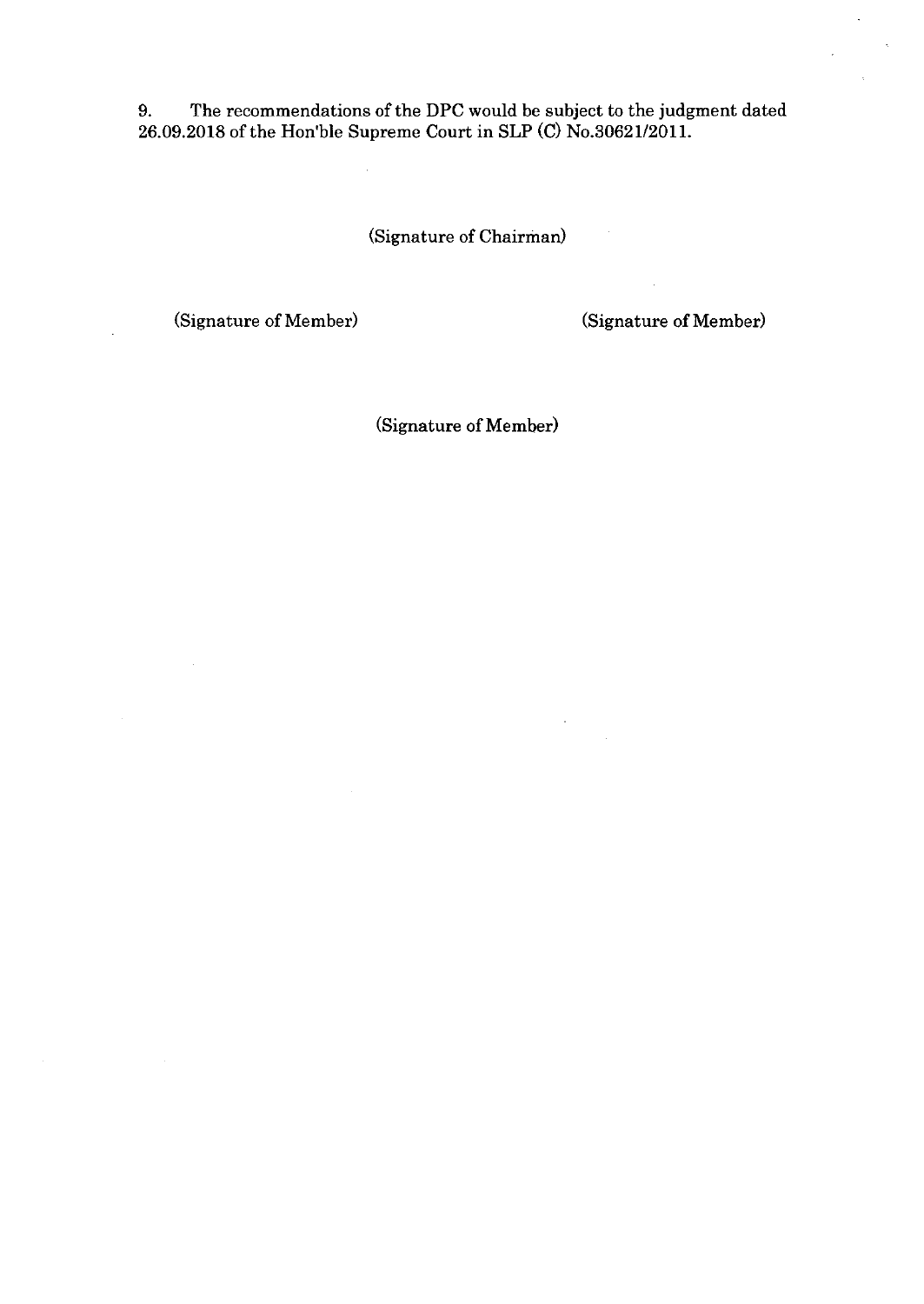# ASSESSMENT FOR THE YEAR 2016-17 (Assumed)

# No. of vacancies: 23 (UR-22, SC -Nil , ST -01) (Assumed)

 $\ddot{\phantom{a}}$ 

| S.No.                   | Name of Officials<br>(S/Shri/Smt/Ms.) | Assessment                                              |
|-------------------------|---------------------------------------|---------------------------------------------------------|
| 1                       | A                                     | <b>FIT</b>                                              |
| $\overline{2}$          | B(SC)                                 | <b>FIT</b>                                              |
| 3                       | C(ST)                                 | Unfit due to penalty                                    |
| $\overline{\mathbf{4}}$ | D                                     | As in Sealed Cover                                      |
| 5                       | E                                     | <b>UNFIT</b>                                            |
| $6\phantom{.}6$         | $\mathbf{F}$                          | As in Sealed Cover                                      |
| $\overline{7}$          | G                                     | As in Sealed Cover                                      |
| 8                       | H                                     | As in Sealed Cover                                      |
| 9                       | $\mathbf I$                           | As in Sealed Cover                                      |
| 10                      | G(SC)                                 | <b>FIT</b>                                              |
| 11                      | K (SC)                                | Unfit due to penalty                                    |
| 12                      | L(SC)                                 | <b>FIT</b>                                              |
| 13                      | M(SC)                                 | As in Sealed Cover                                      |
| 14                      | N(SC)                                 | <b>FIT</b>                                              |
| 15                      | O(SC)                                 | As in Sealed Cover                                      |
| 16                      | $\mathbf P$                           | <b>FIT</b>                                              |
| 17                      | $\overline{\mathbf{Q}}$               | <b>FIT</b>                                              |
| 18                      | ${\bf R}$                             | <b>FIT</b>                                              |
| 19                      | S                                     | <b>FIT</b>                                              |
| 20                      | $\overline{\text{T}}$                 | <b>FIT</b>                                              |
| 21                      | U                                     | FIT                                                     |
| 22                      | $\overline{\mathbf{V}}$               | <b>FIT</b>                                              |
| 23                      | W                                     | <b>FIT</b>                                              |
| 24                      | $\mathbf X$                           | <b>FIT</b>                                              |
| 25                      | Y                                     | <b>FIT</b>                                              |
| 26                      | $\mathbf z$                           | <b>FIT</b>                                              |
| 27                      | AA                                    | FIT                                                     |
| 28                      | $\overline{\mathbf{B}}\mathbf{B}$     | <b>FIT</b>                                              |
| 29                      | CC                                    | <b>FIT</b>                                              |
| 30                      | DD                                    | <b>FIT</b>                                              |
| 31                      | E E                                   | <b>FIT</b>                                              |
| 32                      | FF                                    | <b>FIT</b>                                              |
| 33                      | <b>GG</b>                             | <b>FIT</b>                                              |
| 34                      | HH (SC)                               | <b>FIT</b>                                              |
| 35                      | II(SC)                                | <b>FIT</b>                                              |
| 36                      | JJ                                    | Assessment considered not necessary as                  |
| 37                      | KK                                    | sufficient number of officers<br>with                   |
| 38                      | LL (SC)                               | prescribed Bench Mark have already<br>become available. |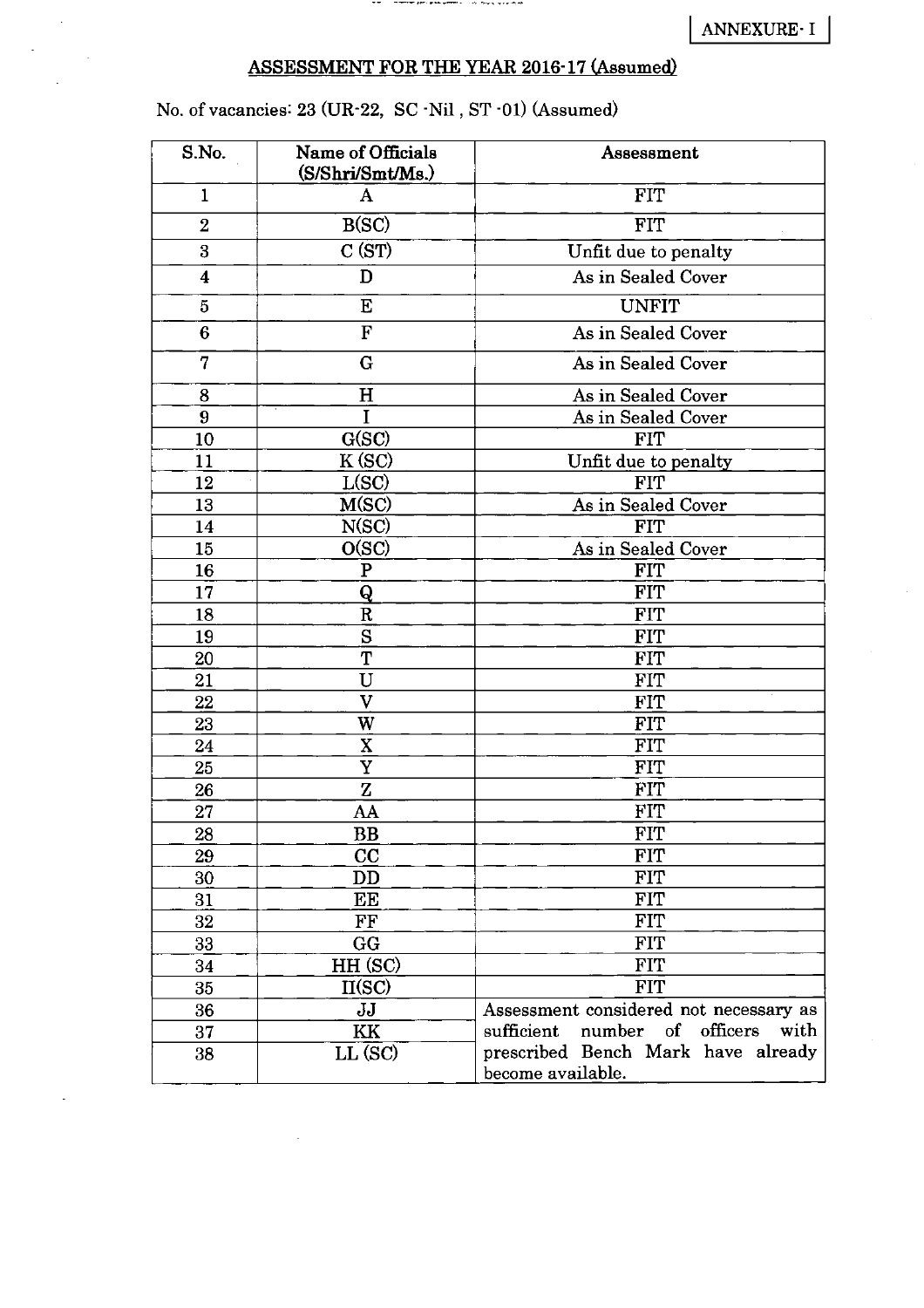$\bar{\mathcal{A}}$ 

| S.No. | Name of Officials<br>(S/Shri/Smt/Ms.) | Assessment                                                                                 |
|-------|---------------------------------------|--------------------------------------------------------------------------------------------|
| 39    | MM(ST)                                | <b>FIT</b>                                                                                 |
| 40    | NN(SC)                                | Assessment considered not necessary as                                                     |
| 41    | OO(SC)                                | sufficient number of officers with prescribed<br>Bench Mark have already become available. |
| 42    | PP(SC)                                |                                                                                            |
| 43    | QQ(SC)                                |                                                                                            |
| 44    | RR(ST)                                | <b>FIT</b>                                                                                 |
| 45    | SS(ST)                                | Assessment considered not necessary as                                                     |
| 46    | TT(ST)                                | sufficient number of officers with prescribed<br>Bench Mark have already become available. |
| 47    | UU(SC)                                |                                                                                            |
| 48    | VV(SC)                                |                                                                                            |
| 49    | WW(ST)                                |                                                                                            |
| 50    | XX(SC)                                |                                                                                            |
| 51    | YY(SC)                                |                                                                                            |
| 52    | ZZ(ST)                                |                                                                                            |
| 53    | AAA(SC)                               |                                                                                            |

(Signature of Chairman)

(Signature of Member)

(Signature of Member)

 $\hat{\mathcal{L}}$ 

 $\overline{\phantom{a}}$ 

(Signature of Member)

 $\hat{\mathcal{A}}$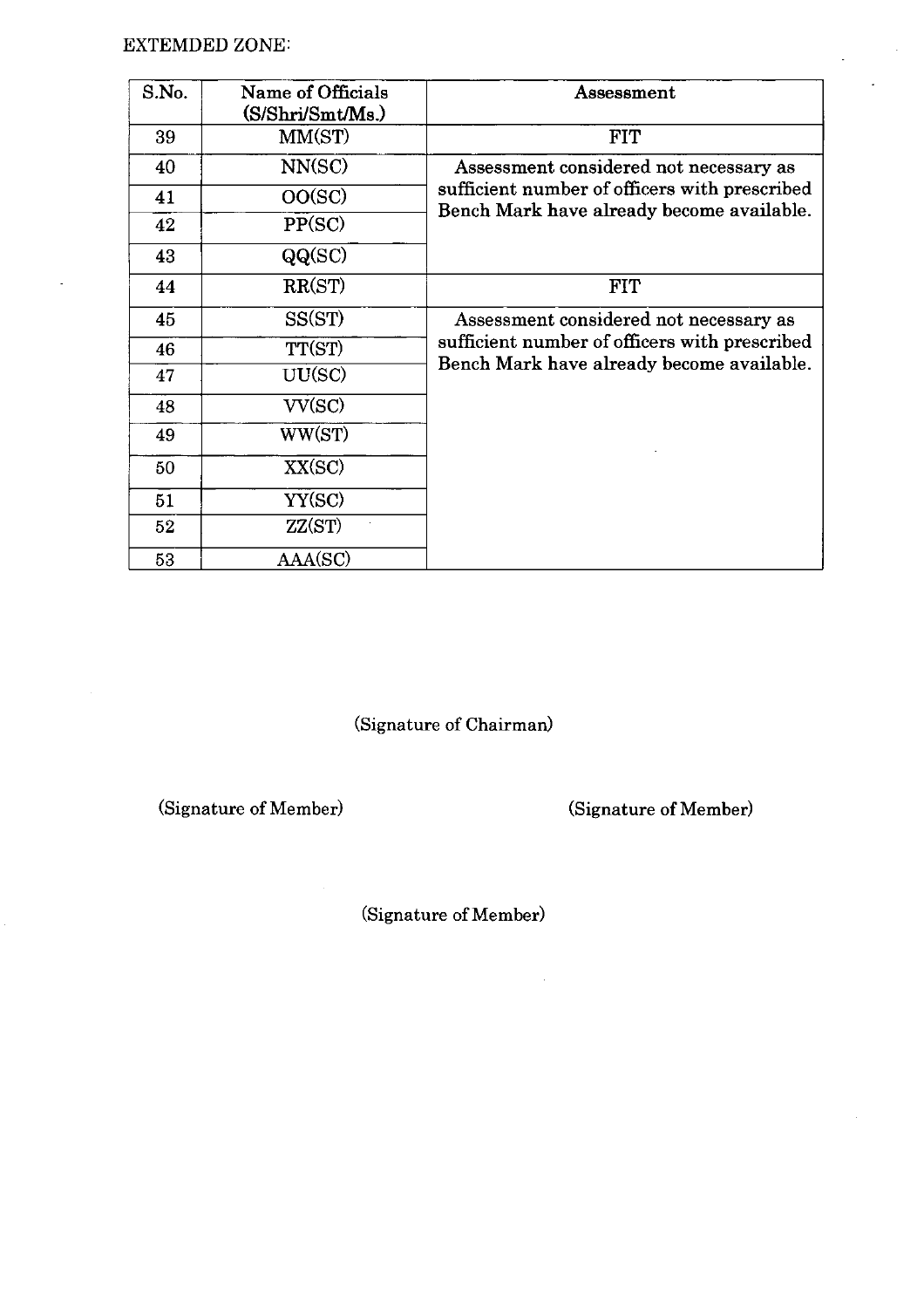ANNEXURE-II

# PANEL FOR THE YEAR 2016-17

 $\ddot{\phantom{a}}$ 

| S.No.                   | Name of Officials<br>(S/Shri/Smt/Ms.) | Remarks                                                  |
|-------------------------|---------------------------------------|----------------------------------------------------------|
| $\mathbf{1}$            | $\mathbf{A}$                          | Recommended against UR vacancies.                        |
| $\overline{2}$          | B(SC)                                 |                                                          |
| 3                       | G(SC)                                 |                                                          |
| $\overline{\mathbf{4}}$ | L(SC)                                 | Recommended against UR vacancy.<br>Retired on 28.02.2017 |
| $\overline{5}$          | N(SC)                                 |                                                          |
| $6\phantom{1}$          | $\mathbf{P}$                          |                                                          |
| 7                       | Q                                     |                                                          |
| 8                       | $\mathbf R$                           | Recommended against UR vacancy.                          |
| 9                       | S                                     |                                                          |
| 10                      | T                                     |                                                          |
| 11                      | $\mathbf U$                           |                                                          |
| 12                      | $\overline{\mathbf{V}}$               |                                                          |
| 13                      | W                                     |                                                          |
| 14                      | $\mathbf X$                           |                                                          |
| 15                      | $\mathbf Y$                           |                                                          |
| 16                      | $\mathbf{Z}$                          |                                                          |
| 17                      | AA                                    | Retired on 31.5.2016.                                    |
| 18                      | <b>BB</b>                             | Recommended against UR vacancy                           |
| 19                      | CC                                    |                                                          |
| 20                      | DD                                    | Retired on 30.4.2016                                     |
| 21                      | EE                                    | Recommended against UR vacancy                           |
| 22                      | FF                                    |                                                          |
| 23                      | MM (ST)                               | Recommended against ST vacancy.<br>Retired on 31.07.2016 |